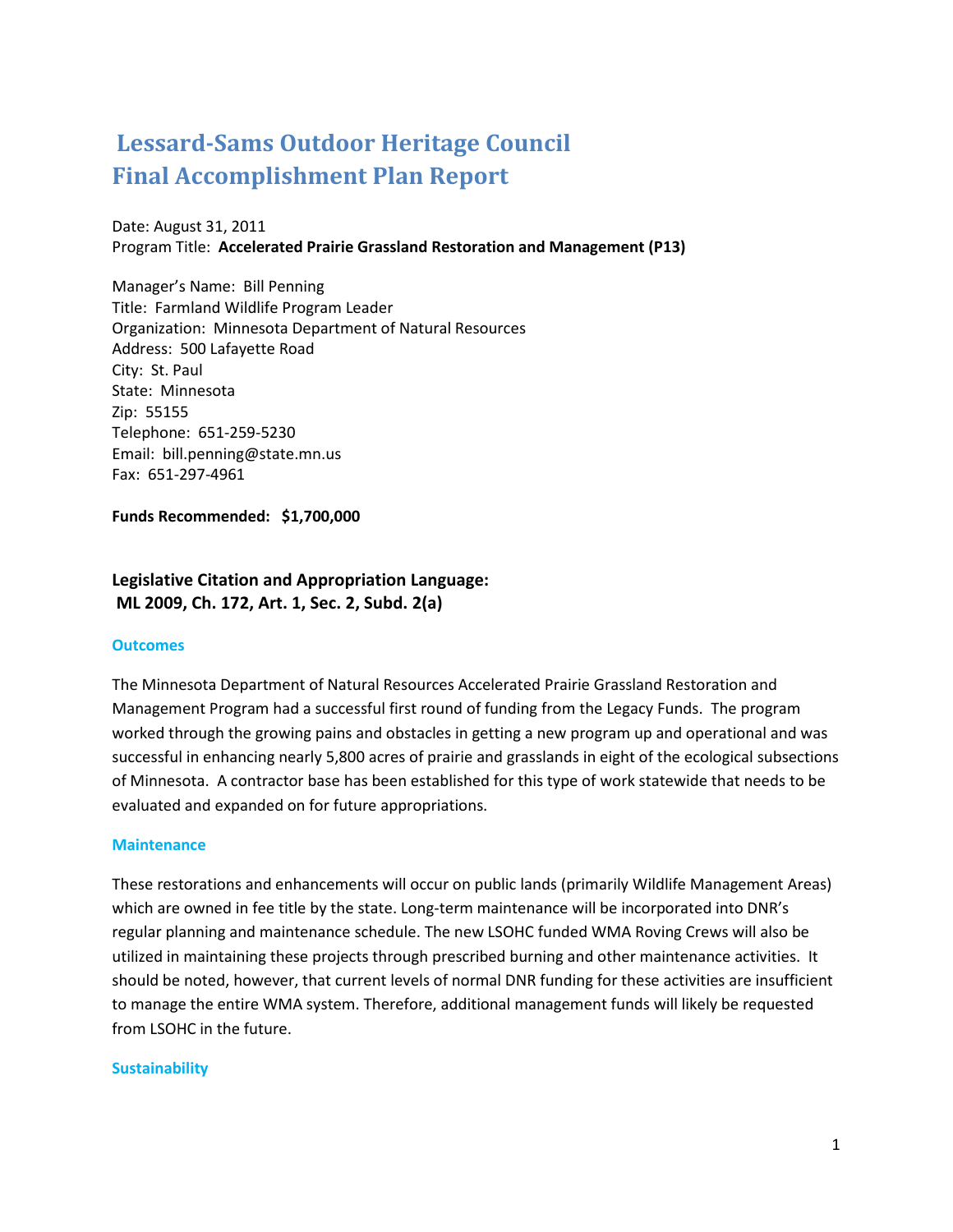These restorations and enhancements will be sustained by incorporating them into DNR's regular planning and maintenance schedule. The new LSOHC funded WMA Roving Crews will also be utilized in sustaining these projects through prescribed burning and other maintenance activities. It should be noted, however, that current levels of normal DNR funding for these activities are insufficient to manage the entire WMA system. Therefore, additional management funds to sustain these projects will likely be requested from LSOHC in the future.

#### **Program Summary Information**

The Minnesota Department of Natural Resources Accelerated Prairie Grassland Restoration and Management Program completed enhancement projects on a total of 5,785 acres on WMA's located throughout the various prairie habitats within Minnesota under this appropriation. Despite a slow start, two bad winters and one spring we accomplished 79% of our total acreage goal and spent 80% of the appropriation. These projects primarily consisted of woody vegetation management and conversion of crop and brome fields to prairie.

The somewhat controversial Roadsides component of this program was never initiated and the \$250,000 designated originally for this project was redistributed via an amended accomplishment plan to complete secondary projects that had been proposed and approved but were not funded.

The Wildlife Contract Specialist position was hired in August, 2010. This position was originally proposed as a ½ time (.5 FTE) position over the two years of the appropriation. Due to the late start of this position during the 2 year appropriation funding cycle this position became a full time position for one year. The Contract Specialist provided 1,896 hours of contract and project management services to the Minnesota Department of Natural Resources Section of Wildlife for both the ML 2009, Ch. 172, Art. 1, Sec. 2, Subd. 2(a) and ML 2010, Ch.361, Art.1, Sec. 2, Subd. 2(a). appropriations.

Initial site development (IDP) on newly acquired WMA's was originally targeted to restore/enhance about 1,500 acres at a cost of approximately \$300,000. We were initially operating under the understanding that we would have 4 years to complete the necessary development projects verses the 2 years to complete the other enhancement and restoration projects. Late in the grant cycle it was determined that these funds would expire on June 30, 2011 and were only available for the first 2 years of this appropriation. Most of the projects planned for completion using these funds needed more than 2 years for implementation. This change resulted in only 199 acres of habitat work for initial site development being completed. However, numerous other necessary IDP components were completed. These activities are reported in the "IDP parcel list" tab of the parcel list spreadsheet. The Accomplishment plan was amended to reallocate \$150,000 from IDP to habitat project work and where feasible these funds were used to complete secondary enhancement projects before the funding expired.

Weather was a key factor in the number of projects and acres that were completed under this appropriation. Back-to-back severe winters' of 2009-2010 and 2010-2011 limited equipment access to sites. Much of the woody vegetation removal was planned and contracted out to be completed during the winter months when the ground was frozen to minimize the impact to the existing prairie. Unable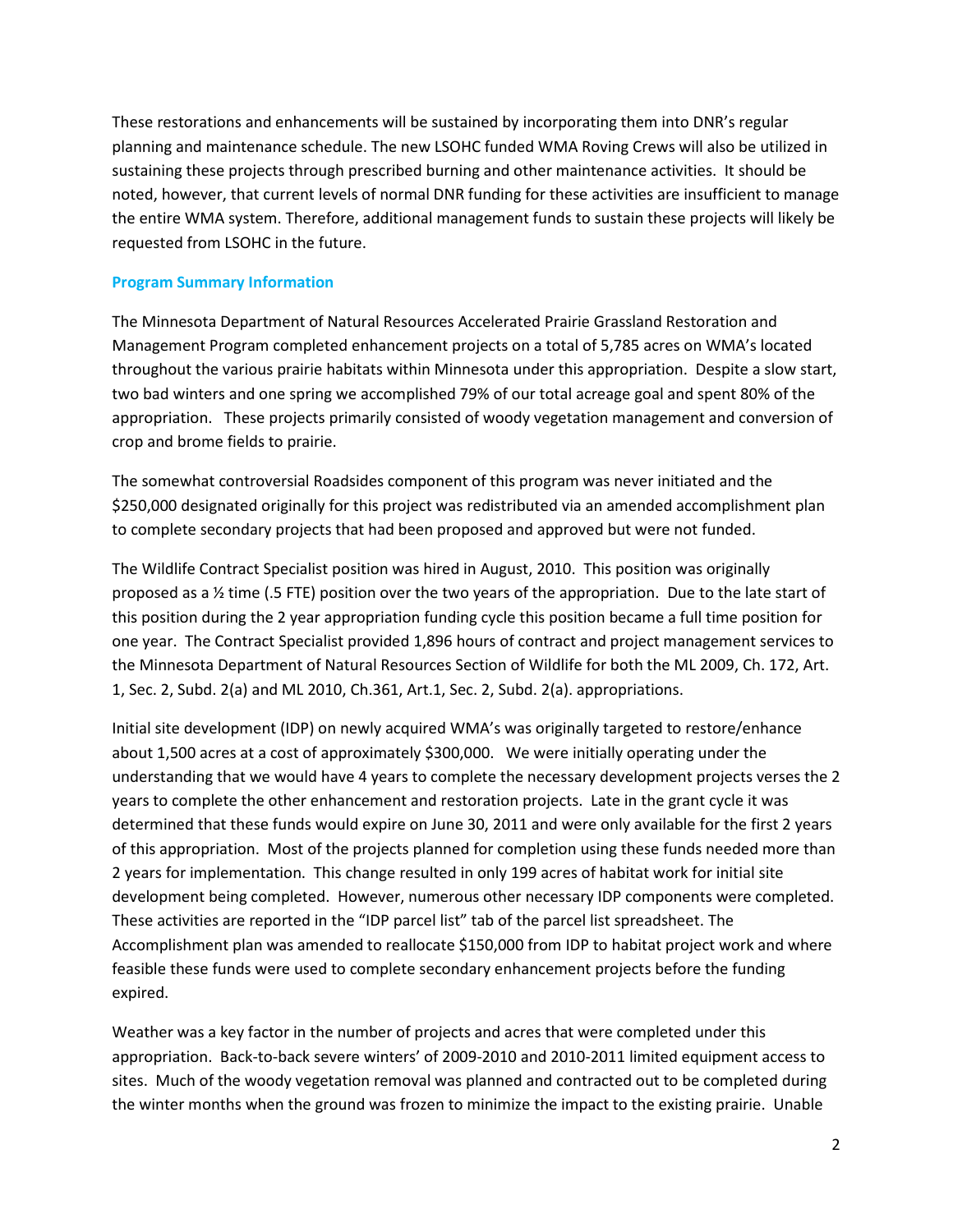to complete this work during the winter led to numerous contract cancellations, extensions, and rebids. The wet spring of 2011 also greatly impacted the number of acres completed. Many conversions were planned for the spring of 2011 with the site prep work having been completed the previous year and the seed purchased or acquired through local harvest. These sites remained too wet to plant prior to the appropriation expiring so the sites will be planted in the fall of 2011 using alternative funding or DNR staff including the DNR WMA Roving Crews.

Where appropriate, Conservation Corps Minnesota was contacted about crew availability and interest in these enhancement projects. Projects that required heavy equipment or large trees to be removed were beyond the capabilities of the Conservation Corps crews. On several projects a combination of contracted services from the private sector and Conservation Crews worked together for successful project completion. Work accomplished by the Conservation Corps tended to be at a higher cost than what was estimated or budgeted for a specific project resulting in fewer acres or fewer projects being completed with the available funds. Many enhancement projects are well suited to the labor intensive hand work that can be provided by the Conservation Corps crews. The goal would be to continue this mutually beneficial relationship well into the future.

#### **Additional Notes:**

1) The data that we were requested to track changed multiple times (along with formatting and precision requirements) during this initial grant phase. Unfortunately we were not able to track everything requested under these dynamic conditions and some information has therefore been aggregated. For example, tracking individual habitat projects was more challenging than we anticipated. Traditionally habitat expenditures are tracked by DNR Work Area rather than a small project by small project basis. Therefore, we were only able to provided aggregated expenditure information in Work Areas that had multiple projects. This is reflected in the final parcel list.

2) The ongoing controversies (at the time) regarding definitions of enhance vs restore led us to eventually treat all projects as enhancement projects. Thus we ultimately had no restoration projects although under some definitions much of what we did could have been termed restoration. We made no attempt to differentiate through project tracking.

3) The timeline from the passage of the Legacy Amendment to awarding the first round of grants was extremely compressed and virtually impossible to meet. I'd like to recognize that the Council did an amazing job under these difficult circumstances. Furthermore, Council staff has been extremely responsive, helpful and flexible. They have been essential in helping us navigate through uncharted waters and have done and continue to do an outstanding job.

4) Unpredictable weather and the fluidity of individual projects linked to a two year time frame prevented DNR from completing all of the projects and expending all available funding. We are glad to see that the Council has recognized these factors and extended timelines and provided additional flexibility in future years.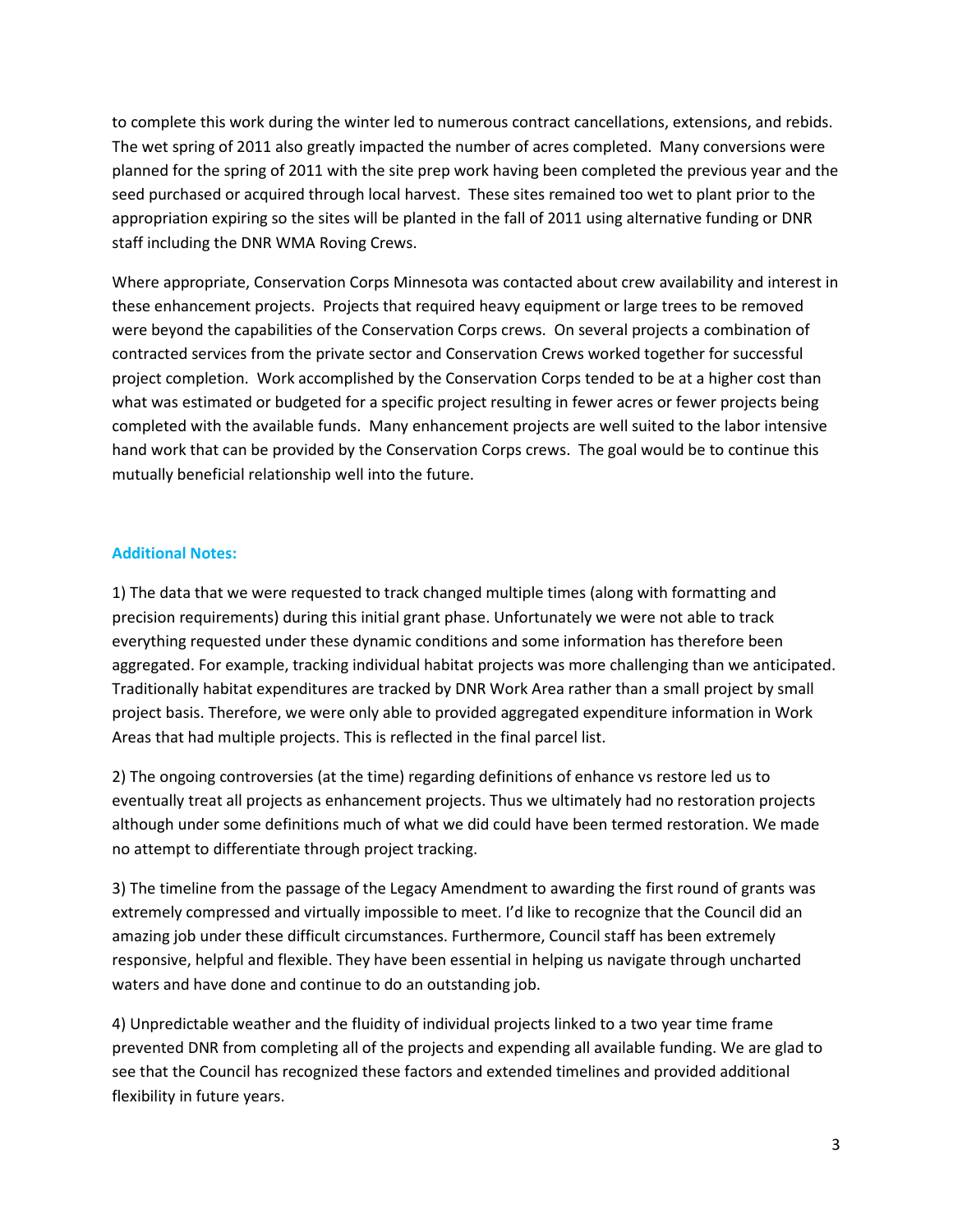5) At the start of this project DNR recognized that there were not enough private vendors currently in the business to meet the new demands for this type of work. Therefore early contracts had minimal requirements in terms of demonstrated previous performance, performance bonds, etc. This was done on purpose to allow small and new start up contractors the ability to get into the business. For the most part these incentives failed. Nearly 50% of the original contracts were never started and had to be rebid. Weather certainly played a role but simple lack of contractor performance with no enforcement "stick" to compel compliance explains many of these failures. Since that time additional control and compliance requirements have been added to new contracts to help ensure project completion. There are two unfortunate consequences of these actions: 1) New/small vendors are less competitive, and 2) costs increase. Creating an expanded pool of qualified vendors is still an important goal and one that DNR strongly supports. However, a different approach will be required to achieve that goal.

#### **Table B-2. Other Outcome Table**

The IDP Parcel List tab lists other outcomes by newly acquired unit. Please refer to that table for additional outcomes.

#### **Attachments** *(on spreadsheet workbook – 4 separate tabs):*

Analysis Tables 1-7 Budget Table 8

Parcel List

IDP Parcel List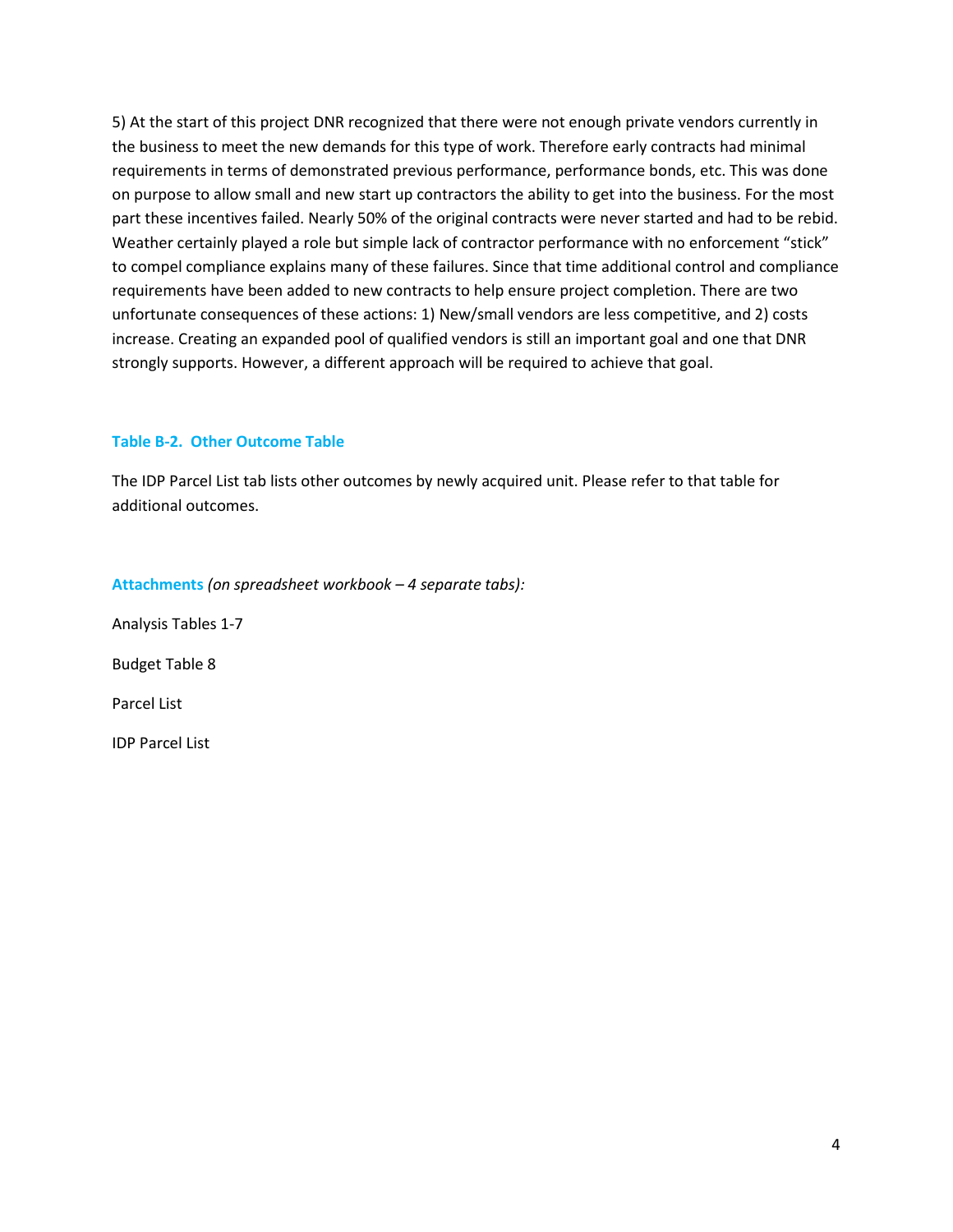| <b>Program Name:</b>   | Accelerated Prairie Grassland Restoration and Management (P13)                            |
|------------------------|-------------------------------------------------------------------------------------------|
| Date:                  | 9/1/2011                                                                                  |
| <b>Legal Citation:</b> | ML 2009, Ch. 172, Art. 1, Sec. 2, Subd X(x) / ML2010, Ch. 361, Art. 1, Sec. 2, Subd. X(x) |

*Table 1 and Table 3 column totals should be the same AND Table 2 and Table 4 column totals should be the same*

*If your project has lakes or shoreline miles instead of land acres, convert miles to acres for Tables 1 and 3 using the following conversion:* 

*Lakeshore = 6 acres per lakeshore mile / Stream & River Shore = 12 acres per linear mile, if both sides*

#### **Table 1. Acres by Resource Type**

*Table 1 & 2 ask for Initial and Final information. INITIAL information means the data in the FIRST accomplishment plan approved by the Council, NOT approved versions thereafter.*

|                         | Wetlands       |       | <b>Prairies</b> |       | Forest         |       | <b>Habitats</b> |       | <b>Total</b>   |       |
|-------------------------|----------------|-------|-----------------|-------|----------------|-------|-----------------|-------|----------------|-------|
|                         | <b>Initial</b> | Final | <b>Initial</b>  | Final | <b>Initial</b> | Final | <b>Initial</b>  | Final | <b>Initial</b> | Final |
| Restore                 |                |       | 2000            |       |                |       |                 |       | 2000           |       |
| <b>Protect Fee</b>      |                |       |                 |       |                |       |                 |       |                |       |
| <b>Protect Easement</b> |                |       |                 |       |                |       |                 |       |                |       |
| Enhance                 |                |       | 5350            | 5785  |                |       |                 |       | 5350           | 5785  |
| <b>Total</b>            |                |       | 7350            | 5785  |                |       |                 |       | 7350           | 5785  |

#### **Table 2. Total Requested Funding by Resource Type**

|                         | Wetlands |                |  |       |  | <b>Prairies</b> |  | Forest    |  |                |  | <b>Habitats</b> |  |                |  | Total |  |                |  |           |
|-------------------------|----------|----------------|--|-------|--|-----------------|--|-----------|--|----------------|--|-----------------|--|----------------|--|-------|--|----------------|--|-----------|
|                         |          | <b>Initial</b> |  | Final |  | <b>Initial</b>  |  | Final     |  | <b>Initial</b> |  | Final           |  | <b>Initial</b> |  | Final |  | <b>Initial</b> |  | Final     |
| Restore                 |          |                |  |       |  | 462.000         |  | -         |  |                |  | -               |  |                |  |       |  | 462,000        |  |           |
| <b>Protect Fee</b>      |          |                |  |       |  |                 |  | -         |  |                |  |                 |  |                |  |       |  |                |  |           |
| <b>Protect Easement</b> |          |                |  |       |  |                 |  | -         |  |                |  | . .             |  |                |  |       |  |                |  |           |
| Enhance                 |          |                |  |       |  | <b>738,000</b>  |  | 1,357,982 |  |                |  | -               |  |                |  |       |  | .238.000       |  | 1,357,982 |
| Total                   |          |                |  |       |  | 1700000         |  | 1357982   |  |                |  |                 |  |                |  |       |  |                |  | 1,357,982 |

Note: Due to the controversial nature of restore vs enhance we treateed all projects as enhancement projects even though there were acre and dollar values contained within the initial proposal.

## *Tables below only ask for final amounts and achievements.*

**Table 3. Final Acres achieved within each Ecological Section**

|                | Metro/Urban | <b>Forest/Prairie</b> | <b>SE Forest</b> | <b>Prairie</b> | <b>N</b> Forest | Total    |
|----------------|-------------|-----------------------|------------------|----------------|-----------------|----------|
| <b>Restore</b> |             |                       |                  |                |                 | $\Omega$ |
| <b>Protect</b> |             |                       |                  |                |                 | $\Omega$ |
| <b>Enhance</b> | 93          | 707                   | 965              | 3864           | 156             | 5785     |
| <b>Total</b>   | 93          | 707                   | 965              | 3864           | 156             |          |

Total Acres (sum of Total column) Total Acres (sum of Total row) Total Acres from Table 1. 0

*These three cells*  5785 should be the *same figure.*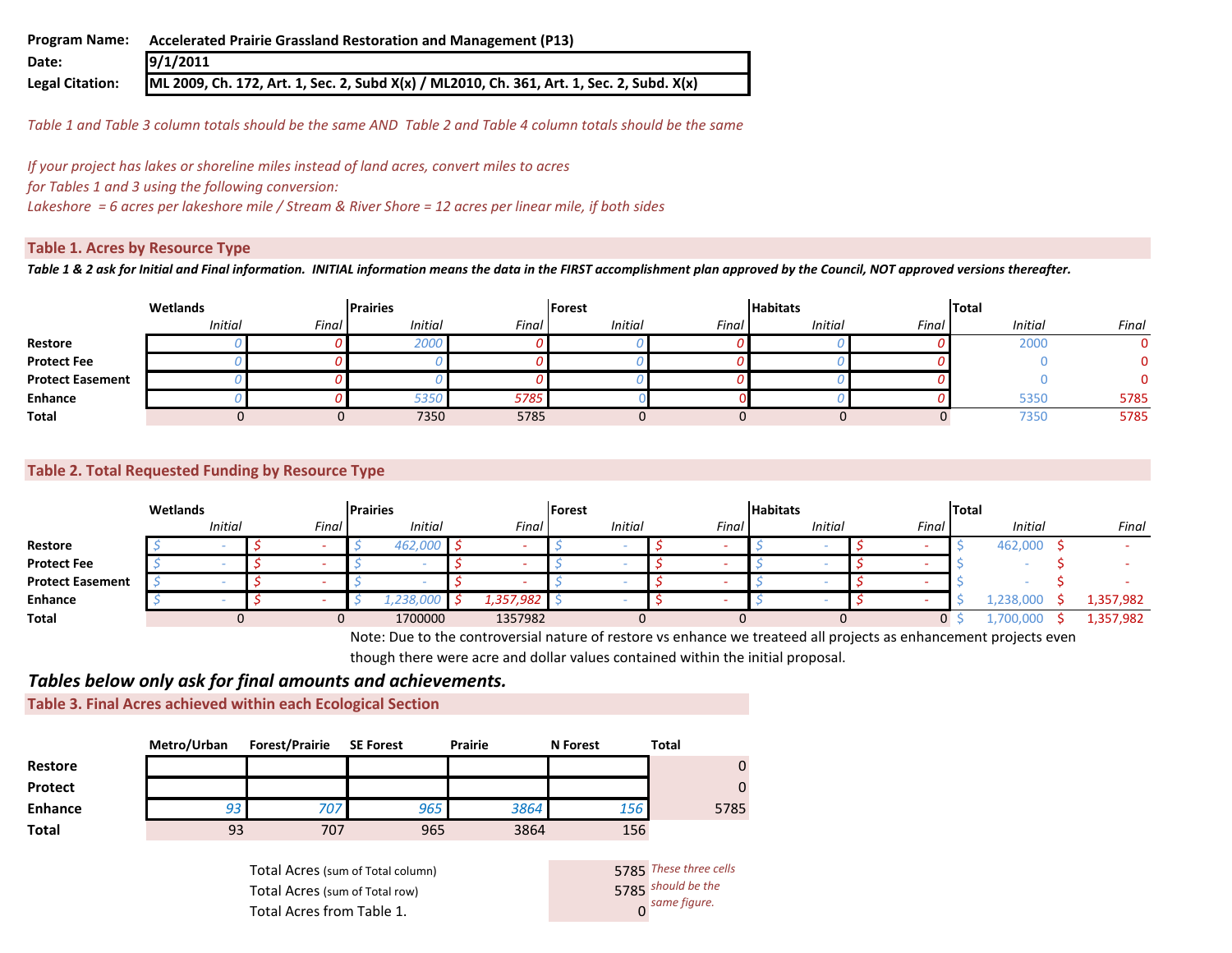#### **Table 4. Final Amount spent within each Ecological Section**

|                | Metro/Urban  | <b>Forest/Prairie</b>            |   | <b>SE Forest</b>                    | <b>Prairie</b>                                                |    | <b>N</b> Forest | <b>Total</b> |                 |
|----------------|--------------|----------------------------------|---|-------------------------------------|---------------------------------------------------------------|----|-----------------|--------------|-----------------|
| Restore        |              |                                  |   |                                     |                                                               |    |                 | \$           |                 |
| Protect        |              |                                  |   |                                     |                                                               |    |                 | \$           | $\overline{ }$  |
| <b>Enhance</b> | 25,242       | 157,081                          | Ŝ | 214,607                             | 923,180                                                       |    | 37,872          | Ś            | 1,357,982       |
| <b>Total</b>   | \$<br>25,242 | 157,081                          |   | 214,607                             | 923,180                                                       |    | 37,872          |              |                 |
|                |              |                                  |   |                                     |                                                               |    |                 |              |                 |
|                |              |                                  |   | Total Dollars (sum of Total column) |                                                               | \$ | 1,357,982       |              | These two cells |
|                |              | Total Dollars (sum of Total row) |   |                                     |                                                               | Ś  | 1,357,982       |              | should be the   |
|                |              |                                  |   |                                     | Check to make sure these amounts are the same                 |    |                 |              | same figure.    |
|                |              |                                  |   |                                     | as the Funding Request Amount on page 1 of Main Funding Form. |    |                 |              |                 |
|                |              |                                  |   |                                     |                                                               |    |                 |              |                 |

**Table 5. Target Lake/Stream/River Miles**



 $\Omega$ 

 $\Omega$ 

0

# **Table 6. Acquisition by PILT Status** *(enter information in acres)* **Wetlands Prairies Forests Habitats Total Acquired in Fee with State PILT Liability Acquired in Fee without State PILT Liability Permanent Easement NO State PILT Liability**

#### **Table 7. Estimated Value of Acquisition by PILT Status** *(enter information in dollars)*

|                                                          |           | Wetlands | <b>Prairies</b> | <b>Forests</b> | <b>Habitats</b> | <b>Total</b> |
|----------------------------------------------------------|-----------|----------|-----------------|----------------|-----------------|--------------|
| <b>Acquired in Fee</b><br><b>State PILT Liability</b>    | with      |          |                 |                |                 |              |
| <b>Acquired in Fee</b><br>without State PILT Liability   |           |          |                 |                |                 |              |
| <b>Permanent Easement</b><br><b>State PILT Liability</b> | <b>NO</b> |          |                 |                |                 |              |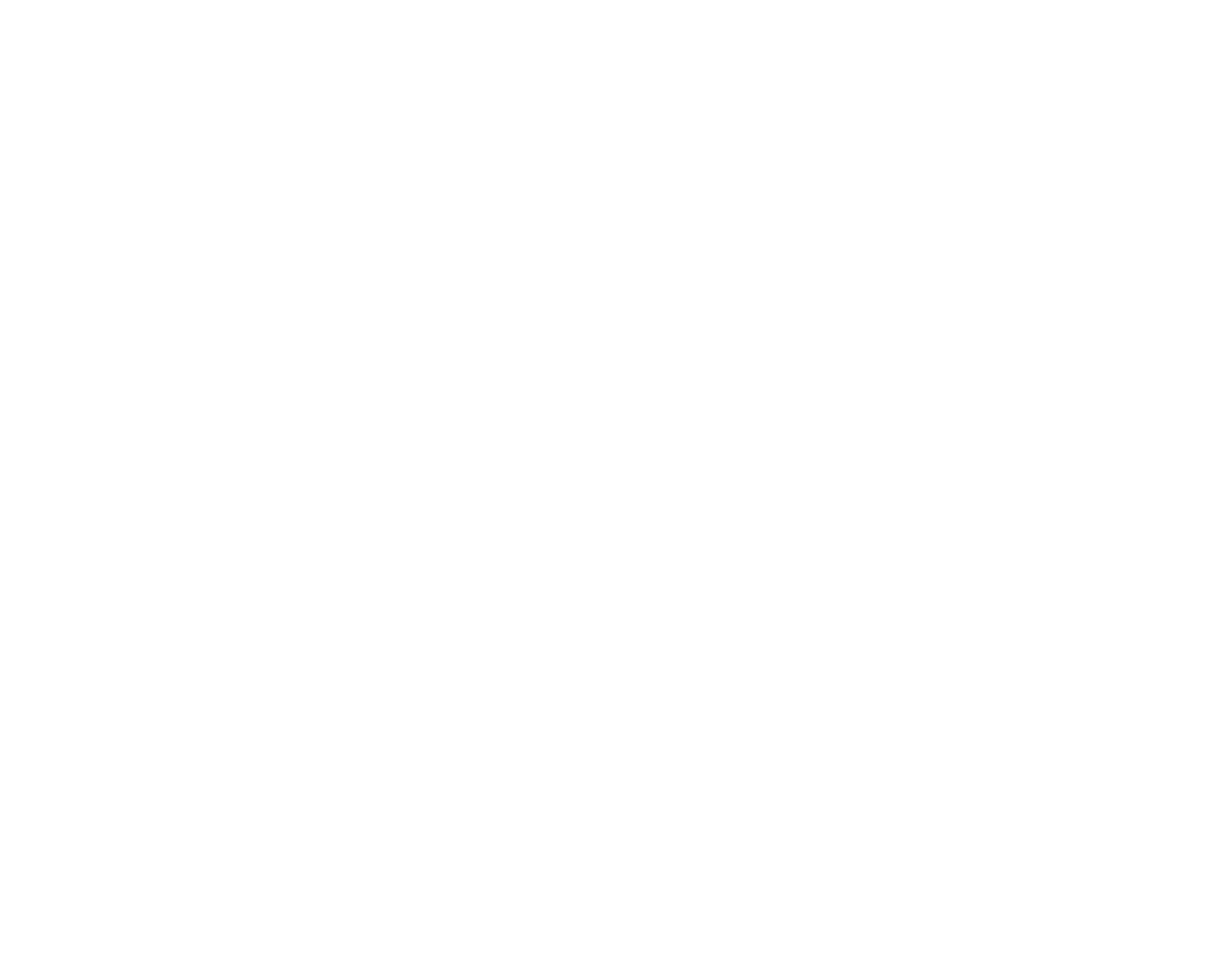| <b>Program Name:</b>   | Accelerated Prairie Grassland Restoration and Management (P13)                            |
|------------------------|-------------------------------------------------------------------------------------------|
| Date:                  | 9/1/2011                                                                                  |
| <b>Legal Citation:</b> | ML 2009, Ch. 172, Art. 1, Sec. 2, Subd X(x) / ML2010, Ch. 361, Art. 1, Sec. 2, Subd. X(x) |
|                        |                                                                                           |

### **[Link HERE to definitions of the budget items below.](http://www.lsohc.leg.mn/FY2012/Budget definitions.pdf)**

**Total Amount of Request \$** *1,700,000 From page 1 on the funding form.*

**Personnel** 

|                                | <b>FTE</b> | Over # of<br>years | <b>Initial OHF Request</b> | <b>Actual OHF Expended</b> | <b>Actual Cash Leverage</b> | <b>Cash Leverage Source</b> |
|--------------------------------|------------|--------------------|----------------------------|----------------------------|-----------------------------|-----------------------------|
| <b>Position breakdown here</b> |            |                    |                            |                            |                             |                             |
| <b>Contract Specialist</b>     | 0.5        |                    | 60,000 $\sharp$            | 48,611                     |                             |                             |
|                                |            |                    |                            |                            |                             |                             |
|                                |            |                    |                            |                            |                             |                             |
|                                |            |                    |                            |                            |                             |                             |
|                                |            |                    |                            |                            |                             |                             |
|                                |            |                    |                            |                            |                             |                             |
|                                |            |                    |                            |                            |                             |                             |
|                                |            |                    |                            |                            |                             |                             |
|                                |            |                    |                            |                            |                             |                             |
|                                |            |                    |                            |                            |                             |                             |
| <b>Total</b>                   | 0.5        |                    |                            | $48,611$ \$<br>\$          | $\qquad \qquad$             | Ś.<br>$\sim$                |

**Budget and Cash Leverage** *(All your LSOHC Request Funds must be direct to and necessary for program outcomes.) Please describe how you intend to spend the requested funds.*

| <b>Budget Item</b>                             | <b>Initial OHF Request</b> | <b>Actual OHF Expended</b> | <b>Actual Cash Leverage</b> | <b>Cash Leverage Source</b> |
|------------------------------------------------|----------------------------|----------------------------|-----------------------------|-----------------------------|
| Personnel - auto entered from above            |                            | $48,611$ \$                |                             | \$                          |
| <b>Contracts</b>                               | 1,619,000                  | 1,299,701<br>Ş             |                             |                             |
| Fee Acquisition w/ PILT (breakout in table 7)  |                            |                            |                             |                             |
| Fee Acquisition w/o PILT (breakout in table 7) |                            |                            |                             |                             |
| <b>Easement Acquisition</b>                    |                            |                            |                             |                             |
| <b>Easement Stewardship</b>                    |                            |                            |                             |                             |
| Travel (in-state)                              | $6,000$   $\circ$          | 9,670                      |                             |                             |
| <b>Professional Services</b>                   |                            |                            |                             |                             |
| <b>Direct Support Services</b>                 |                            |                            |                             |                             |
| <b>DNR Land Acquisition Costs</b>              |                            |                            |                             |                             |
| Other                                          |                            |                            |                             |                             |
| Capital Equipment (auto entered from below)    |                            |                            |                             |                             |
| Other Equipment/Tools                          |                            |                            |                             |                             |
| Supplies/Materials                             |                            |                            |                             |                             |
|                                                |                            | \$<br>1,357,982            |                             |                             |

#### **Capital Equipment** *(single items over \$10,000 - auto entered into table above )*

| <b>Item Name</b> | Initial OHF Request | <b>Actual OHF Request</b> | Leverage | <b>Disposition Plan</b> |
|------------------|---------------------|---------------------------|----------|-------------------------|
|                  |                     |                           |          |                         |
|                  |                     |                           |          |                         |
|                  |                     |                           |          |                         |
|                  |                     |                           |          |                         |
| <b>Total</b>     |                     | -                         |          |                         |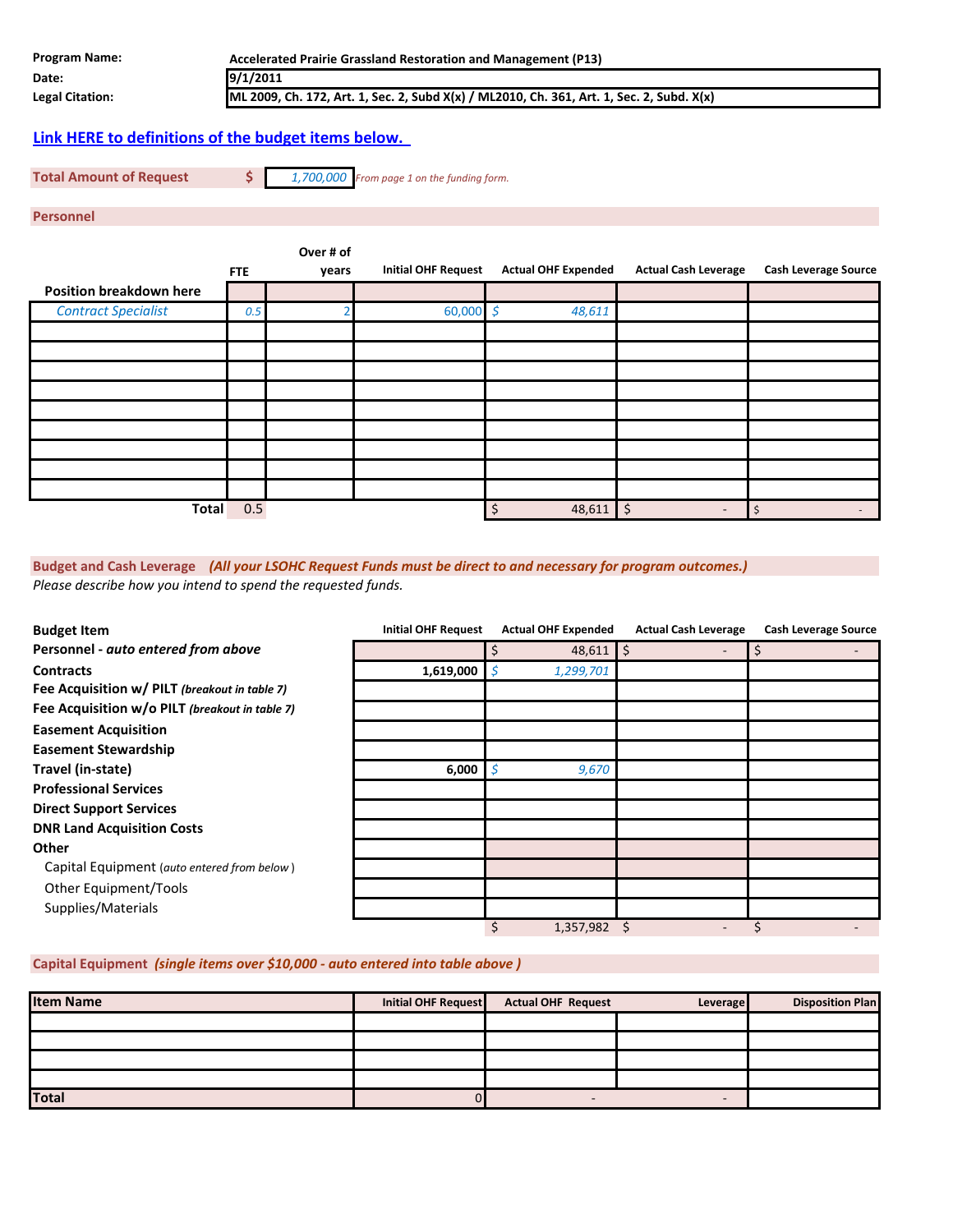**Legal Citation: ML 2009, Ch. 172, Art. 1, Sec. 2, Subd. 2(a)**

|                              | County         | Twp  | Rng | Direction Sec  |    | <b>TRDS</b>  | # of<br>acres | Cost to OHF          | Primary<br>habitat type:<br>wetland,<br>prairie, forest,<br>aquatic | <b>Activity: R=Restore</b><br><b>PF=Protect Fee</b><br><b>PE=Protect Easement</b><br>E=Enhance (Note: these Northern Forest= NF<br>figures should be the<br>same as those in | <b>LSOHC Section:</b><br><b>Metro-Urbanizing = MU</b><br><b>Southeast Forest=SEF</b><br><b>Prairie-Transition PT</b><br>Prairie= P | Open to<br>hunting and<br>fishing?<br>(yes/no) | Identify state or<br>federal disposition:<br>WPA, WMA, AMA,<br><b>SNA, State Forest</b> |
|------------------------------|----------------|------|-----|----------------|----|--------------|---------------|----------------------|---------------------------------------------------------------------|------------------------------------------------------------------------------------------------------------------------------------------------------------------------------|------------------------------------------------------------------------------------------------------------------------------------|------------------------------------------------|-----------------------------------------------------------------------------------------|
| <b>Parcel Name</b>           |                |      |     |                |    |              |               |                      |                                                                     | Attachment B)                                                                                                                                                                |                                                                                                                                    |                                                |                                                                                         |
| <b>Thorson Prairie</b>       | Polk           | 148  | 45  | $\overline{2}$ |    | 5 1484525    | 103           |                      | prairie                                                             |                                                                                                                                                                              | PT                                                                                                                                 |                                                | <b>WMA</b>                                                                              |
| Tympanuchus                  | Polk           | 149  | 45  | $\overline{2}$ |    | 28 14945228  | 13            |                      | prairie                                                             | Ė                                                                                                                                                                            | PT                                                                                                                                 |                                                | WMA                                                                                     |
| Maple Meadows                | Polk           | 148  | 44  | $\overline{2}$ |    | 15 14844215  | 10            |                      | prairie                                                             | Ė                                                                                                                                                                            | PT                                                                                                                                 |                                                | <b>WMA</b>                                                                              |
| Belgium                      | Polk           | 152  | 46  | $\overline{2}$ |    | 16 15246216  | 8             |                      | prairie                                                             | E                                                                                                                                                                            | PT                                                                                                                                 |                                                | <b>WMA</b>                                                                              |
| Chicog                       | Polk           | 148  | 45  | $\overline{2}$ |    | 28 14845228  | 16            |                      | prairie                                                             | Ė                                                                                                                                                                            | PT                                                                                                                                 |                                                | WMA                                                                                     |
| Enerson                      | Polk           | 149  | 40  | $\overline{2}$ |    | 19 14940219  | 46            |                      | prairie                                                             | E                                                                                                                                                                            | PT                                                                                                                                 |                                                | <b>WMA</b>                                                                              |
| Maple Meadows                | Polk           | 148  | 44  | $\overline{2}$ |    | 15 14844215  | 36            |                      | prairie                                                             | E                                                                                                                                                                            | PT                                                                                                                                 |                                                | <b>WMA</b>                                                                              |
| Maple Meadows                | Polk           | 148  | 44  | $\overline{2}$ |    | 15 14844215  | 8             |                      | prairie                                                             | E                                                                                                                                                                            | PT                                                                                                                                 |                                                | <b>WMA</b>                                                                              |
| <b>Mentor Prairie</b>        | Polk           | 149  | 43  | $\overline{2}$ |    | 9 1494329    | 8             |                      | prairie                                                             | E                                                                                                                                                                            | PT                                                                                                                                 |                                                | <b>WMA</b>                                                                              |
| <b>Mentor Prairie</b>        | Polk           | 149  | 43  | $\overline{2}$ |    | 9 1494329    | 11            |                      | prairie                                                             | E                                                                                                                                                                            | PT                                                                                                                                 |                                                | <b>WMA</b>                                                                              |
| <b>Mentor Prairie</b>        | Polk           | 149  | 43  | $\overline{2}$ |    | 9 1494329    | 42            |                      | prairie                                                             | E                                                                                                                                                                            | PT                                                                                                                                 |                                                | <b>WMA</b>                                                                              |
| Onstad                       | Polk           | 148  | 45  | $\overline{2}$ |    | 36 14845236  | 17            |                      | prairie                                                             | E                                                                                                                                                                            | PT                                                                                                                                 |                                                | <b>WMA</b>                                                                              |
| Stipa                        | Polk           | 150  | 45  | $\overline{2}$ |    | 11 15045211  | 14.5          |                      | prairie                                                             | E                                                                                                                                                                            | PT                                                                                                                                 |                                                | WMA                                                                                     |
| Erskine                      | Polk           | 149  | 42  | $\overline{2}$ |    | 27 14942227  | 21            |                      | prairie                                                             | F                                                                                                                                                                            | PT                                                                                                                                 |                                                | <b>WMA</b>                                                                              |
| Pembina                      | Polk           | 152  | 46  | $\overline{2}$ |    | 12 15246212  | 60            |                      | prairie                                                             | F                                                                                                                                                                            | PT                                                                                                                                 |                                                | WMA                                                                                     |
| Bee Lake WMA                 | Polk           | 148  | 42  | $\overline{2}$ | 8  | 14842208     | 1.5           |                      | prairie                                                             | E                                                                                                                                                                            | PT                                                                                                                                 |                                                | <b>WMA</b>                                                                              |
| <b>Burnham WMA</b>           | Polk           | 148  | 45  | $\overline{2}$ | 24 | 14845224     | 12            | \$73,479.99          | prairie                                                             | E                                                                                                                                                                            | PT                                                                                                                                 |                                                | <b>WMA</b>                                                                              |
|                              |                |      |     |                |    |              |               |                      |                                                                     |                                                                                                                                                                              |                                                                                                                                    |                                                |                                                                                         |
| Chippewa Pond                | Grant          | 127  | 41  | $\overline{2}$ |    | 24 12741224  | 13            |                      | prairie                                                             | E                                                                                                                                                                            | D                                                                                                                                  |                                                | <b>WMA</b>                                                                              |
| John A. Scharf WMA           | Stevens        | 123  | 44  | $\overline{2}$ |    | 4 1234424    | 1.7           |                      | prairie                                                             | F                                                                                                                                                                            |                                                                                                                                    |                                                | <b>WMA</b>                                                                              |
| Nora                         | Pope           | 126  | 40  | $\overline{2}$ |    | 34 12640234  | 28            |                      | prairie                                                             | F                                                                                                                                                                            |                                                                                                                                    |                                                | <b>WMA</b>                                                                              |
| Old Gravel Pit WMA           | Stevens        | 123  | 44  | $\overline{2}$ |    | 33 12344233  | 39            |                      | prairie                                                             |                                                                                                                                                                              |                                                                                                                                    |                                                | WMA                                                                                     |
| Red Rock                     | Douglas        | 128  | 40  | $\overline{2}$ |    | 20 12840220  |               |                      | prairie                                                             | Ė                                                                                                                                                                            |                                                                                                                                    |                                                | <b>WMA</b>                                                                              |
| Red Rock                     | Douglas        | 128  | 40  | $\overline{2}$ |    | 20 12840220  |               |                      | prairie                                                             | Ē                                                                                                                                                                            |                                                                                                                                    |                                                | <b>WMA</b>                                                                              |
| <b>Urness East</b>           | Douglas        | 128  | 40  | $\overline{2}$ |    | 10 12840210  |               |                      | prairie                                                             | F                                                                                                                                                                            |                                                                                                                                    |                                                | <b>WMA</b>                                                                              |
| White Bear Lake              | Pope           | 125  | 39  | $\overline{2}$ |    | 4 1253924    | 52            |                      | prairie                                                             | Ē                                                                                                                                                                            | Þ                                                                                                                                  |                                                | <b>WMA</b>                                                                              |
| White Bear Lake              | Pope           | 125  | 39  | $\overline{2}$ |    | 4 1253924    | 32            |                      | prairie                                                             | E                                                                                                                                                                            | Þ                                                                                                                                  |                                                | <b>WMA</b>                                                                              |
| Benson East WMA              | Stevens        | 125  | 41  | $\overline{2}$ |    | 36 12541236  | 23            |                      | prairie                                                             | E                                                                                                                                                                            | p                                                                                                                                  |                                                | <b>WMA</b>                                                                              |
| Beson West WMA               | Stevens        | 125  | 41  | $\overline{2}$ |    | 36 12541236  | 6             |                      | prairie                                                             | E                                                                                                                                                                            | Þ                                                                                                                                  |                                                | <b>WMA</b>                                                                              |
| Chippewa Pond                | Grant          | 127  | 41  | $\overline{2}$ |    | 24 12741224  | 40            |                      | prairie                                                             | E                                                                                                                                                                            | p                                                                                                                                  |                                                | <b>WMA</b>                                                                              |
| Klason WMA                   | Stevens        | 125  | 41  | $\overline{2}$ |    | 18 12541218  | 19            |                      | prairie                                                             | E                                                                                                                                                                            | Þ                                                                                                                                  |                                                | <b>WMA</b>                                                                              |
| Muddy Creek WMA              | Stevens        | 124  | 42  | $\overline{2}$ |    | 7 1244227    | 14.2          |                      | prairie                                                             | F                                                                                                                                                                            | p                                                                                                                                  |                                                | <b>WMA</b>                                                                              |
| New Prairie                  | Pope           | 125  | 40  | $\overline{2}$ |    | 12 12540212  | 12            |                      | prairie                                                             | F                                                                                                                                                                            | D                                                                                                                                  |                                                | <b>WMA</b>                                                                              |
| New Prairie                  | Pope           | 125  | 40  | $\overline{2}$ |    | 12 12540212  | 6             |                      | prairie                                                             | E                                                                                                                                                                            | Þ                                                                                                                                  |                                                | <b>WMA</b>                                                                              |
| Urness SE                    | Douglas        | 128  | 40  | $\overline{2}$ |    | 10 12840210  | 28            |                      | prairie                                                             | F                                                                                                                                                                            |                                                                                                                                    |                                                | <b>WMA</b>                                                                              |
| Freeman WMA                  | Stevens        | 123  | 42  | $\overline{2}$ |    | 20 12342220  | 60            |                      | prairie                                                             | E                                                                                                                                                                            | Þ                                                                                                                                  |                                                | <b>WMA</b>                                                                              |
| Nora WMA                     | Pope           | 126  | 40  | $\overline{2}$ |    | 34 12640234  | 43            |                      | prairie                                                             | Ē                                                                                                                                                                            |                                                                                                                                    |                                                | <b>WMA</b>                                                                              |
| Sedan WMA                    | Pope           | 125  | 37  | $\overline{2}$ | 36 | 12537236     | 25            |                      | prairie                                                             | Ē                                                                                                                                                                            | Þ                                                                                                                                  |                                                | WMA                                                                                     |
| White Bear WMA               | Pope           | 125  | 39  | $\overline{2}$ | 41 | 1253924      | 81            |                      | prairie                                                             | E                                                                                                                                                                            |                                                                                                                                    |                                                | <b>WMA</b>                                                                              |
|                              |                |      |     |                |    |              |               |                      |                                                                     |                                                                                                                                                                              |                                                                                                                                    |                                                |                                                                                         |
| <b>Everglade Marshes WMA</b> | <b>Stevens</b> | 126N | 44  | $\overline{2}$ |    | 36 126N44236 | 1.3           |                      | prairie                                                             | E                                                                                                                                                                            |                                                                                                                                    |                                                | <b>WMA</b>                                                                              |
| Metz                         | Traverse       | 125N | 49  | $\overline{2}$ |    | 25 125N49225 | 10            | \$123,036.14 prairie |                                                                     | E                                                                                                                                                                            | Þ                                                                                                                                  |                                                | <b>WMA</b>                                                                              |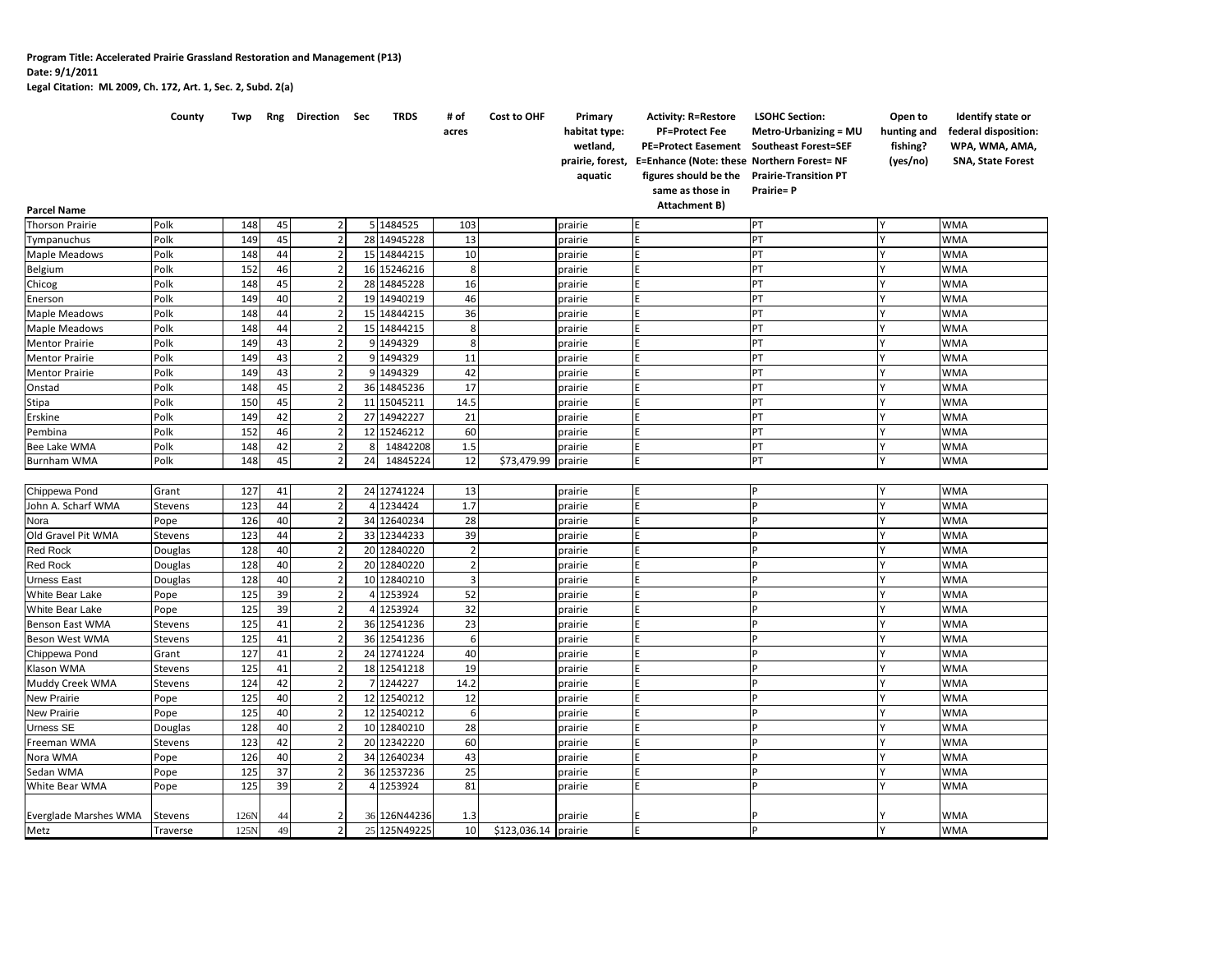| Pembina                         | Pennington                                     | 152N       | 45       | 2 <sub>l</sub>                   |           | 6 152N4526                 | 120            | \$45,807.44 prairie  |                    | E | PT         | <b>WMA</b>               |
|---------------------------------|------------------------------------------------|------------|----------|----------------------------------|-----------|----------------------------|----------------|----------------------|--------------------|---|------------|--------------------------|
|                                 |                                                |            |          |                                  |           |                            |                |                      |                    |   |            |                          |
| Burgen Lake WMA                 | Wadena                                         | 137        | 33       |                                  | $2$ 4 and | 13733205                   | 139            |                      | prairie            |   | PT         | <b>WMA</b>               |
| Menahga WMA                     | Wadena                                         | 137        | 34       |                                  | $2 6$ and | 13734207                   | 21             | \$82,267.55 prairie  |                    |   | PT         | <b>WMA</b>               |
|                                 |                                                |            |          |                                  |           |                            |                |                      |                    |   |            |                          |
| Robina WMA                      | Hennepin                                       | 118        | 24       | $\overline{2}$                   |           | 17 11824217                | 10             | \$4,911.67 prairie   |                    | E | MU         | <b>WMA</b>               |
|                                 |                                                |            |          |                                  |           |                            |                |                      |                    |   |            |                          |
| Ann Lake WMA                    | Kanabec                                        | 40         | 25       | $\overline{\mathbf{c}}$          |           | 36 4025236                 | 48             |                      | prairie            |   | <b>NF</b>  | <b>WMA</b>               |
| Dalbo WMA                       | Isanti                                         | 37         | 25       | $\overline{2}$                   |           | 9 372529                   | 83             |                      | prairie            |   | MU         | <b>WMA</b>               |
| Kroschel WMA                    | Kanabec                                        | 42         | 22       | $\overline{2}$                   |           | 33 4222233                 | 108            | \$76,670.59          | prairie            | E | <b>NF</b>  | <b>WMA</b>               |
|                                 |                                                |            |          |                                  |           |                            |                |                      |                    |   |            |                          |
| <b>Beaver Creek WMA</b>         | Fillmore                                       | 101        | 13       | $\overline{2}$                   |           | 21 10113221                | 424            |                      | prairie            |   | <b>SEF</b> | <b>WMA</b>               |
| High Forest WMA                 | Olmsted                                        | 105        | 15       | $\overline{2}$                   |           | 15 10515215                | 26             |                      | prairie            |   | <b>SEF</b> | <b>WMA</b>               |
| Mound Prairie WMA               | Houston                                        | 104        | 5        |                                  |           | 27 1045227                 | 12             |                      | prairie            |   | <b>SEF</b> | <b>WMA</b>               |
| Murtaugh WMA                    | Goodhue                                        | 112        | 15       | $\overline{2}$                   |           | 36 11215236                | 40             |                      | prairie            |   | <b>SEF</b> | <b>WMA</b>               |
| Nelson Fen WMA                  | Olmsted                                        | 105        | 15       | $\overline{2}$                   |           | 16 10515216                | 40             |                      | prairie            |   | <b>SEF</b> | <b>WMA</b>               |
| Nosek                           | Fillmore                                       | 101        | 13       | $\mathbf 2$                      |           | 24 10113224                | 50             |                      | prairie            |   | <b>SEF</b> | <b>WMA</b>               |
| <b>Suess WMA</b>                | Olmsted                                        | 105        | 15       | $\overline{\mathbf{c}}$          |           | 22 10515222                | 9              |                      | prairie            |   | <b>SEF</b> | <b>WMA</b>               |
| <b>Upper lowa River WMA</b>     | Fillmore                                       | 101        | 13       | $\overline{2}$                   |           | 31 10113231                | 82             |                      | prairie            |   | <b>SEF</b> | <b>WMA</b>               |
| Gordy Yeager WMA                | Olmsted                                        | 107        | 13       | $\overline{2}$                   |           | 32 10713232                | 4              |                      | prairie            |   | <b>SEF</b> | <b>WMA</b>               |
| <b>Buck WMA</b>                 | Goodhue                                        | 110        | 15       | $\overline{\mathbf{c}}$          |           | 22 11015222                | 6              |                      | prairie            | Ė | <b>SEF</b> | <b>WMA</b>               |
| Tiedemann WMA                   | Goodhue                                        | 110        | 15       | $\overline{2}$                   |           | 27 11015227                | 5              |                      | prairie            | Ė | <b>SEF</b> | <b>WMA</b>               |
| John Peter Hoffman              |                                                |            |          |                                  |           |                            |                |                      |                    |   |            |                          |
| WMA                             | Goodhue                                        | 112        | 15       | $\overline{2}$                   |           | 7 1121527                  | 42             |                      | prairie            |   | <b>SEF</b> | <b>WMA</b>               |
| Roscoe WMA                      | Goodhue                                        | 109        | 16       | $\overline{2}$                   |           | 33 10916233                | 25             | \$146,590.56 prairie |                    | E | <b>SEF</b> | <b>WMA</b>               |
|                                 |                                                |            |          |                                  |           |                            |                |                      |                    |   |            |                          |
| Whitewater WMA                  | Winona                                         | 108        | 10       | $\overline{2}$                   |           | 23 10810223                | 54             |                      | prairie            |   | <b>SEF</b> | <b>WMA</b>               |
| Coop with ECO -                 |                                                |            |          |                                  |           |                            |                |                      |                    |   |            |                          |
| Whitewater WMA -                |                                                |            |          |                                  |           |                            |                |                      |                    |   |            |                          |
| Lupine/Historic Valley          | Winona                                         | 108        | 10       | $\overline{2}$                   |           | 14 10810214                | 71             |                      | prairie            |   | <b>SEF</b> | <b>WMA</b>               |
| Whitewater WMA                  | Winona                                         | 108        | 10       | $\overline{2}$                   |           | 16 10810216                | 75             | \$57,483.70          | prairie            |   | <b>SEF</b> | <b>WMA</b>               |
|                                 |                                                |            |          |                                  |           |                            |                |                      |                    |   |            |                          |
| Reserve WMA                     | <b>Yellow Medicii</b>                          | 115        | 44       | $\overline{2}$                   |           | 31 11544231                | 18             |                      | prairie            |   | P          | <b>WMA</b>               |
| Timm's Lake WMA                 | <b>Yellow Medicir</b>                          | 113        | 39       | $\overline{2}$                   |           | 34 11339234                | 0.6            |                      | prairie            |   | D          | <b>WMA</b>               |
| Timm's Lake WMA                 | <b>Yellow Medicii</b>                          | 113        | 39       | $\overline{\mathbf{c}}$          |           | 34 11339234                | 0.9            |                      | prairie            |   |            | <b>WMA</b>               |
| Timm's Lake WMA                 | Yellow Medici                                  | 113        | 39       | $\overline{2}$                   |           | 34 11339234                | 4.1            |                      | prairie            |   | D          | <b>WMA</b>               |
| Timm's Lake WMA                 | <b>Yellow Medicir</b>                          | 113        | 39       | $\overline{2}$                   |           | 34 11339234                | 3.2            |                      | prairie            |   |            | <b>WMA</b>               |
| Timm's Lake WMA                 | <b>Yellow Medicii</b>                          | 113        | 39       |                                  |           | 34 11339234                | 7.2            |                      | prairie            |   | Þ          | <b>WMA</b>               |
| Tatley WMA                      | <b>Yellow Medicir</b>                          | 114        | 46       | $\overline{2}$<br>$\overline{2}$ |           | 31 11446231                | 3              |                      | prairie            |   | D          | <b>WMA</b><br><b>WMA</b> |
| Tatley WMA                      | <b>Yellow Medicii</b><br><b>Yellow Medicii</b> | 114<br>114 | 46<br>46 | $\overline{\mathbf{c}}$          |           | 31 11446231<br>31 11446231 | 10<br>10       |                      | prairie            |   |            | <b>WMA</b>               |
| Tatley WMA                      |                                                | 114        | 46       | $\overline{\mathbf{c}}$          |           | 31 11446231                | 20             |                      | prairie            |   | D          | <b>WMA</b>               |
| Tatley WMA<br><b>Tatley WMA</b> | <b>Yellow Medicii</b><br><b>Yellow Medicii</b> | 114        | 46       | $\overline{2}$                   |           | 31 11446231                | 25             |                      | prairie<br>prairie |   |            | <b>WMA</b>               |
| Tatley WMA                      | <b>Yellow Medicii</b>                          | 114        | 46       | $\overline{2}$                   |           | 31 11446231                | $\overline{a}$ |                      | prairie            |   |            | <b>WMA</b>               |
| Benjamin Thovson Memori         | <b>Yellow Medicii</b>                          | 114        | 44       | 2                                |           | 6 1144426                  | 43             |                      | prairie            |   | P          | <b>WMA</b>               |
| Richard J. Dorer WMA            | Lincoln                                        | 113        | 46       | $\overline{2}$                   |           | 25 11346225                | 57.1           | \$35,377.94          | prairie            |   | D          | <b>WMA</b>               |
|                                 |                                                |            |          |                                  |           |                            |                |                      |                    |   |            |                          |
| Willow Creek WMA                | Martin                                         | 104        | 31       | $\overline{2}$                   |           | 6 1043126                  | 11             |                      | prairie            |   | P          | <b>WMA</b>               |
| Armbrust WMA                    | Martin                                         | 104        | 30       | $\overline{2}$                   |           | 30 10430230                | 50             |                      | prairie            |   | p          | <b>WMA</b>               |
| Ewy WMA                         | Watonwan                                       | 106        | 33       | $\overline{\mathbf{c}}$          |           | 1 1063321                  | 67             |                      | prairie            | E | P          | <b>WMA</b>               |
| Valleau WMA                     | Jackson                                        | 104        | 38       | $\overline{2}$                   |           | 25 10438225                | 85             | \$61,494.30 prairie  |                    | F | D          | <b>WMA</b>               |
|                                 |                                                |            |          |                                  |           |                            |                |                      |                    |   |            |                          |
| Ringo                           | Kandiyohi                                      | 121        | 34       | 2 <sub>l</sub>                   |           | 31 12134231                | 38             |                      | prairie            |   | P          | <b>WMA</b>               |
| Sween WMA                       | Chippewa                                       | 116        | 39       | $\overline{2}$                   |           | 5 1163925                  | 68             |                      | prairie            |   | P          | <b>WMA</b>               |
| Cold Springs                    | Renville                                       | 113        | 36       | $\overline{2}$                   |           | 11 11336211                | 117            |                      | prairie            | E | P          | <b>WMA</b>               |
|                                 |                                                |            |          |                                  |           |                            |                |                      |                    |   |            |                          |